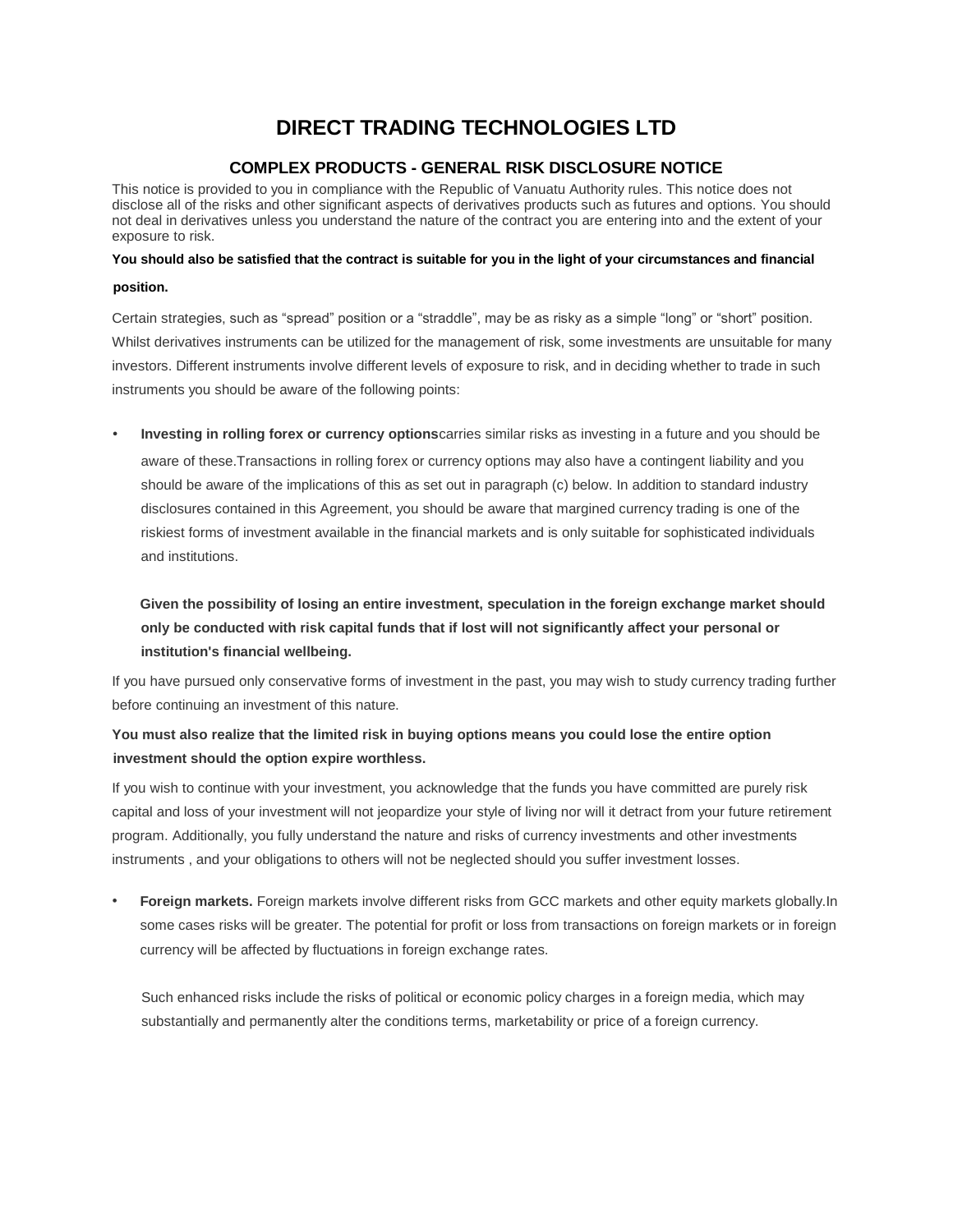• **Risk reducing orders or strategies.** The placing of certain orders (e.g. "stop loss" or "stop limits" orders) that are intended to limit losses to certain amounts may not always be affected because market conditions or technological limitations may make it impossible to execute such orders. Strategies using combinations of

positions such as "spread" and "straddle" positions, may be just as risky or even riskier than simple "long" or "short" positions.

- **Prices.** The prices posted on the DIRECT TT Online or it's associates Systems may not necessarily reflect thebroader market. We will select closing prices to be used in determining Margin requirements and in periodically marking to market the positions in customer accounts.Although we expect that these prices will be reasonably related to those available on what is known as the interbank market, prices we use may vary from those available to banks and other participants in the interbank market. Consequently,we may exercise considerable discretion in setting margin requirements and collecting margin funds.
- **Weekend risk**. Various situations, developments or events may arise over a weekend (Friday 16.30 EST Sunday 18.00 EST) when the currency markets generally close for trading, that may cause the currency markets to open at a significantly different price from where they closed on Friday afternoon. Our customers will not be able to use the DIRECT TT or it's affiliates Online Systems to place or change orders over the weekend and at other times when the markets are generally closed. There is a substantial risk that stop-loss orders left to protect open positions held over the weekend will be executed at levels significantly worse than their specified price.
- **Margin**: Trading in OTC contracts using high leverage of margin sustains a HIGH LEVEL of risk. The trader must maintain sufficient collateral in order to maintain his trades open. Direct TT maintains the right to close all open trades in case the margin falls below the required level. Traders are subject to automatic margin calls as defined by the system's userguide. Trading in High Leverage can cause total loss of equity in certain margin conditions.
- **Electronic trading.** Trading in OTC contracts through the DIRECT TT or it's affiliates Online Facility may differ from trading on other electronic trading systems as well as from trading in a conventional or open market. Customers that trade on an electronic trading system are exposed to risks associated with the system including the failure of hardware and software and system down time, with respect to the DIRECT TT Online or it's affiliates Facility, the individual customer's systems, and the communications infrastructure (for example the internet) connecting the platform with customers.Customers with an Online system access should understood that it is their own responsibility to safeguard the secrecy of their username and password and should periodically change them they I should not disclose it to any person (especially DIRECT TT or any of its staff or associated personnel), and In case the customer does it , he acknowledge that it is his sole responsibility to afford the results of such action and any consequences (losses…)that may result due to this action.It should be as well understood that under no circumstance DIRECT TT or it's affiliates can be held responsible for any online system failure regardless of the reason.
- **Contingent liability transactions,** which are margined, require you to make a series of payments against the purchase price, instead of paying the whole purchase price immediately. You may sustain a total loss of the Margin you deposit with your dealer to establish or maintain a position. If the market moves against you, you may be called upon to pay substantial additional Margin at short notice to maintain the position. If you fail to do so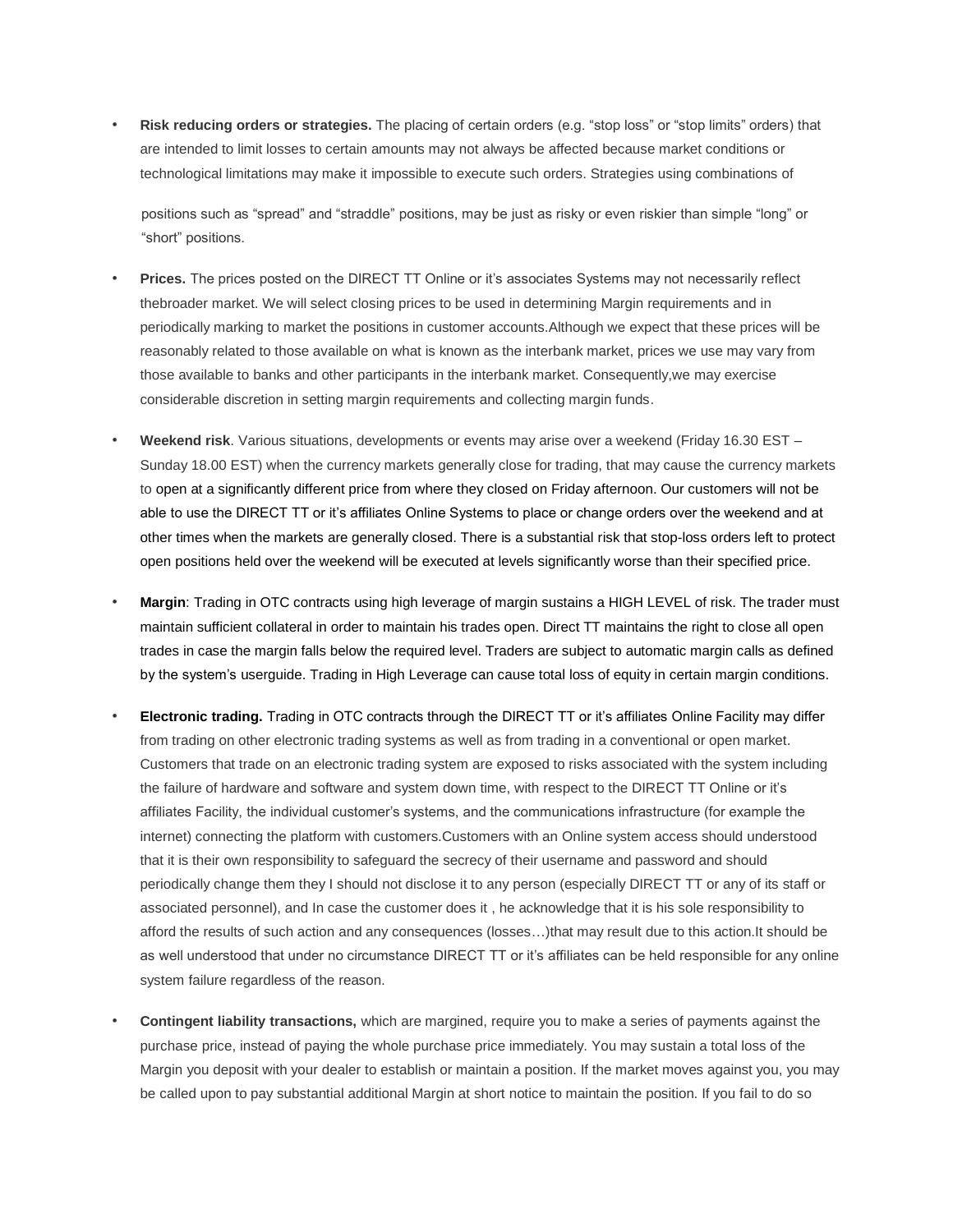within the time required, your position may be liquidated at a loss and you will be liable for any resulting deficit. Even if the Transaction is not margined, it may still carry an obligation to make further payments in certain circumstances over and above any amount paid when you paid when you entered into the contract. Contingent liability transactions, which are not traded on or under the rules of a recognized or designated investment exchange, may expose you to substantially greater risks.

- **Collateral.** If you deposit collateral as security, you should ascertain how your collateral will be dealt with.Deposited collateral may lose its identity as your property once dealings on your behalf are undertaken. Even if your dealings should ultimately prove profitable, you may not get back the same assets, which you deposited and may have to accept payment in cash.
- **Commissions.**, Before you begin to trade, you should aware of details of all commissions and other charges for which you will be liable. If any charges are not expressed in money terms (but, for example, as dealing spread), you should obtain a clear explanation, including appropriate examples, to establish what such charges are likely to mean in specific money terms.
- **Insolvency.** Any insolvency or default may lead to positions being liquidated or closed out without your consent. In certain circumstances, you may not get back the actual assets, which you lodged as collateral and you may have to accept any available payment in cash.

You should only engage in Rolling Spot Forex or other Margined Transaction trading if you are prepared to accept a high degree of risk and in particular the risks outlined in the Risk Warning Notice. You must be prepared to sustain the total loss of all amounts you may have deposited with your firm as well as any losses, charges (such as interest) and any other mounts(such as legal costs…) we incur in recovering payment from you.

- **Publications and Information on website and emails**DIRECT TT & it's affiliates assumes no responsibility for errors, inaccuracies or omissions in the online or email materials.DIRECT TT or its affiliates does not warrant the accuracy or completeness of the information, text, graphics, links or other items contained within these materials. DIRECT TT shall not be liable for any special, indirect, incidental, or consequential damages, including without limitation losses, lost revenues, or lost profits that may result from these materials. Opinions and estimates constitute our judgment and are subject to change without notice. Past performance is not indicative of future results. Customers should do their own evaluation before taking any trading decision.
- **Important Additional Risk Disclosure . RISK DISCLOSURE STATEMENT**

**THE RISK OF LOSS IN FOREX/COMMODITIES TRADING CAN BE SUBSTANTIAL. YOU SHOULD THEREFORE CAREFULLY CONSIDER WHETHER SUCH TRADING IS SUITABLE FOR YOU IN LIGHT OF YOUR FINANCIAL CONDITION. IN CONSIDERING WHETHER TO TRADE OR TO AUTHORIZE SOMEONE ELSE TO TRADE FOR YOU, YOU SHOULD ALSO BE AWARE OF THE FOLLOWING:** 

**FOREX TRANSACTIONS ARE NOT TRADED ON AN EXCHANGE, AND THOSE FUNDS DEPOSITED WITH THE COUNTERPARTY FOR FOREX TRANSACTIONS MAY NOT RECEIVE THE SAME PROTECTIONS AS FUNDS**